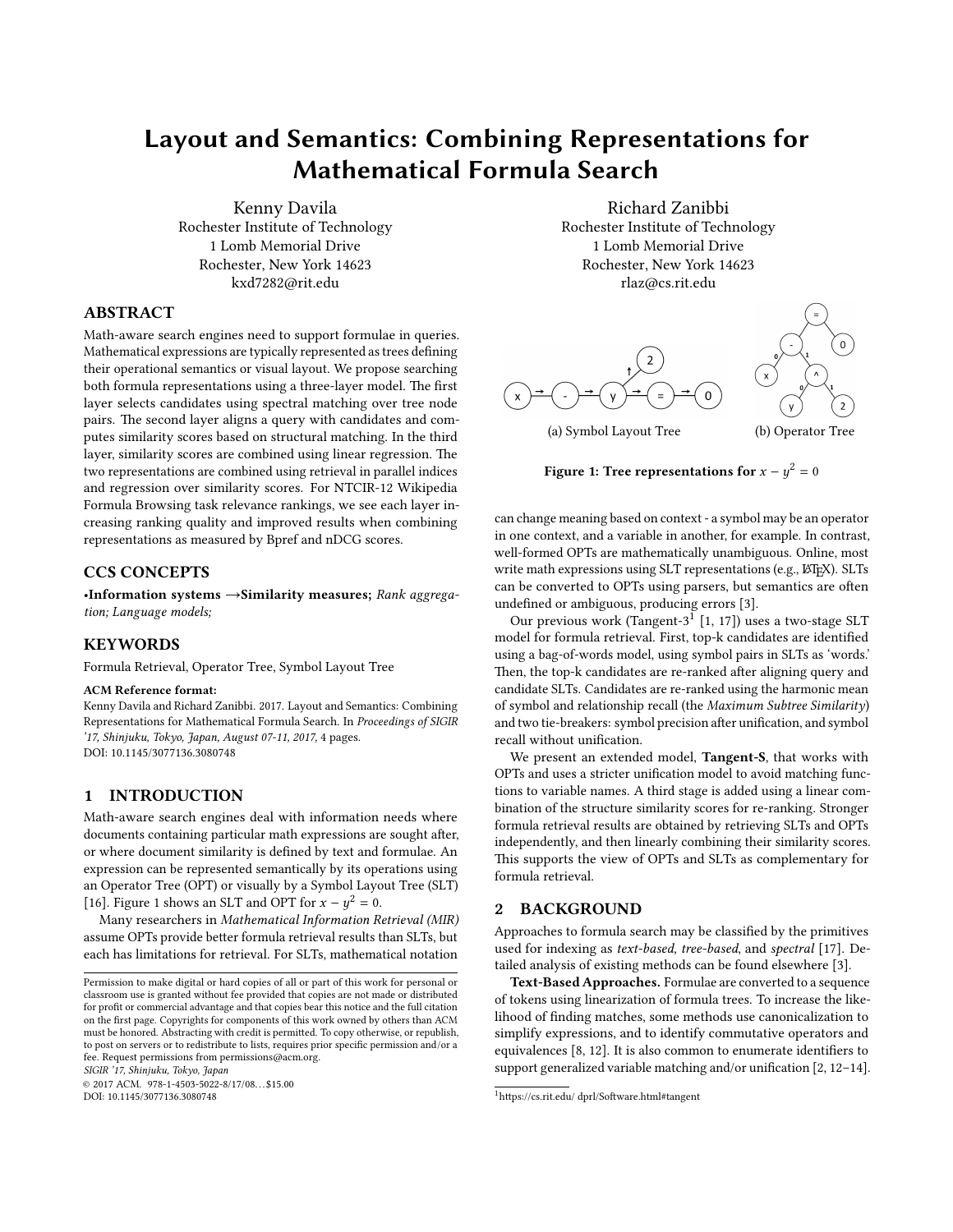SIGIR '17, August 07-11, 2017, Shinjuku, Tokyo, Japan Davila and Zanibbi

Converting math to text allows use of existing optimizations in text search engines, such as ranking by TF-IDF [\[10\]](#page-3-9), topic modeling, and word embedding [\[13\]](#page-3-10).

Tree-Based Approaches. These approaches index formulas as complete SLTs or OPTs. Typically, the hierarchical structures in formulae are mapped directly, and organized within tree-based indexing structures [\[4,](#page-3-11) [6,](#page-3-12) [18\]](#page-3-13). In these approaches, all subexpressions in formulae are indexed to support partial matching, with common subexpressions labeled and shared to reduce index sizes [\[6\]](#page-3-12).

Spectral Approaches. Here paths in OPTs/SLTs or features extracted from trees are used as retrieval primitives. Simpler primitives allow more partial matches, increasing recall. Path-based methods store sets of paths from the root to internal nodes [\[5\]](#page-3-14) and leaves [\[18\]](#page-3-13). Paths may reflect operator commutativity by inserting symbols [\[18\]](#page-3-13) or using unordered paths [\[7\]](#page-3-15). Some use hashing to encode subtrees [\[7,](#page-3-15) [11\]](#page-3-16). In Tangent-3 SLT symbol pairs along with their relative paths are used to index math expressions [\[1,](#page-3-3) [17\]](#page-3-4).

In this work, we extend the Tangent-3 system [\[17\]](#page-3-4) to retrieve formulae using both SLTs and OPTs, and make additional improvements detailed below.

## 3 METHODOLOGY

Tangent-3 [\[17\]](#page-3-4) retrieval model has two stages, one for fast candidate selection using spectral matching, and the second for re-ranking top-k candidates. We add a third stage, using a linear combination of similarity scores computed from the second layer to produce a final re-ranking of the top-k candidates. Rather than use a learning-to-rank technique [\[9\]](#page-3-17), a simpler model was chosen for better understanding of the relevance of each similarity factor.

#### 3.1 Formula Representation

To define and constrain the behavior of matching and unification algorithms in SLTs and OPTs, we assign each symbol a type. Edges between symbols are labeled by their order in OPTs, or by the visual location of a child symbol with respect to its parent (e.g., for superscript relationships) in SLTs (see Fig. [1\)](#page-0-0).

Common Symbol Types. These include: Variables, Numbers, Groups (matrices, vectors, sets, lists, …), Functions, Operators, Text, White Space, Query Wildcard and Error (e.g., for parsing errors). Real data often provides strong clues for symbol types, but in some cases symbol type can be hard to infer without context, leading to incorrect symbol types and invalid unifications.

Symbol Layout Trees. This representation is built around writing lines (baselines), leading to deep trees with few branches. The children of a node in this representation are assigned to a spatial relationship class (edge label): Next, Above, Pre-above, Below, Pre-Below, Over, Under, Within, and Element.

Operator Trees. This representation is built around the hierarchy of operators in a formula, resulting in shallow trees with many branches. We distinguish between commutative operators (e.g., '+') and non-commutative operators (e.g., '-'). We ignore the order of children for commutative operators. In Figure [1.](#page-0-0)b, all edges to children of the equals sign have the same label.

### 3.2 Pair-based Index Model

A symbol pair is represented by the tuple  $(A, D, R)$  where A and D are the ancestor and descendant symbols, and  $R$  is the sequence of edge labels in the path from A to D. We use an inverted index, with symbol tuples as keys, and each posting list storing references to formulae containing the tuple. We use independent formula indices for SLTs and OPTs. Two parameters control the symbol tuple generation process: a window size w and an End-of-Baseline (EOB) flag. Window size  $w$  defines the maximum path length between an indexed symbol pair. If EOB is true, the system creates dummy pairs between the last symbol on each baseline and null, to help with matching small expressions (depth  $\leq$  2). Details may be found elsewhere [\[17\]](#page-3-4).

### <span id="page-1-0"></span>3.3 Formula Retrieval

Applying detailed similarity metrics can be prohibitively expensive. For this reason, a three-layer retrieval process is used.

Layer 1: Initial Candidate Selection. Candidates are selected by matching query symbol tuples in the index. For each candidate, the harmonic mean of precision and recall of matched symbol tuples is used to assign an initial score [\[17\]](#page-3-4).

Layer 2: Structural Match Scoring. The largest connected match between the query and candidates is obtained using a greedy algorithm, evaluating pairwise alignments between trees. Symbols (nodes) of similar type are unified, and query wildcards are matched to subtrees. Connected matches may contain holes (unmatched intermediate nodes) as long as edge labels between tree structures always match. For SLTs, matching works mostly as defined for Tangent-3 [\[1\]](#page-3-3), except that we now restrict unification to occur between single character identifiers, or within identifiers with two or more characters, but not between these two groups. This mitigates the issue of spurious unification matches between variables and functions leading to bad candidates being ranked too high.

For OPTs, the order of arguments for commutative operators is ignored to capture matches between equivalent expressions such as  $x + y = 0$  and  $0 = y + x$ . However, testing all possible permutations of children at matching time has a factorial time complexity. We use a greedy pair-wise matching algorithm that considers all pair-wise alignments between children of matching commutative operators, and greedily chooses 1-to-1 matches between children maximizing the predicted number of matches after unification, breaking ties by preferring alignments with more exact matches. While suboptimal, this greedy approach can still be computed in polynomial time and it allows us to match  $x + y = 0$  and  $0 = y + x$  perfectly.

The output of matching is a subtree of the candidate formula that has been successfully aligned to the query. For re-ranking, we use the same three structural matching scores from Tangent-3 [\[17\]](#page-3-4): Maximum Subtree Similarity (MSS), negative count of candidate nodes matched with unification, and negative count of query nodes matched without unification. To better support linear regression, we replace the negative counts by the equivalent unified precision and recall without unification, producing the same lexicographic ordering as before using values in the range  $[0,1]$ . The recall and precision computed here differ from those used by other formula retrieval methods, in that they are computed from subtrees after matching constraints are enforced.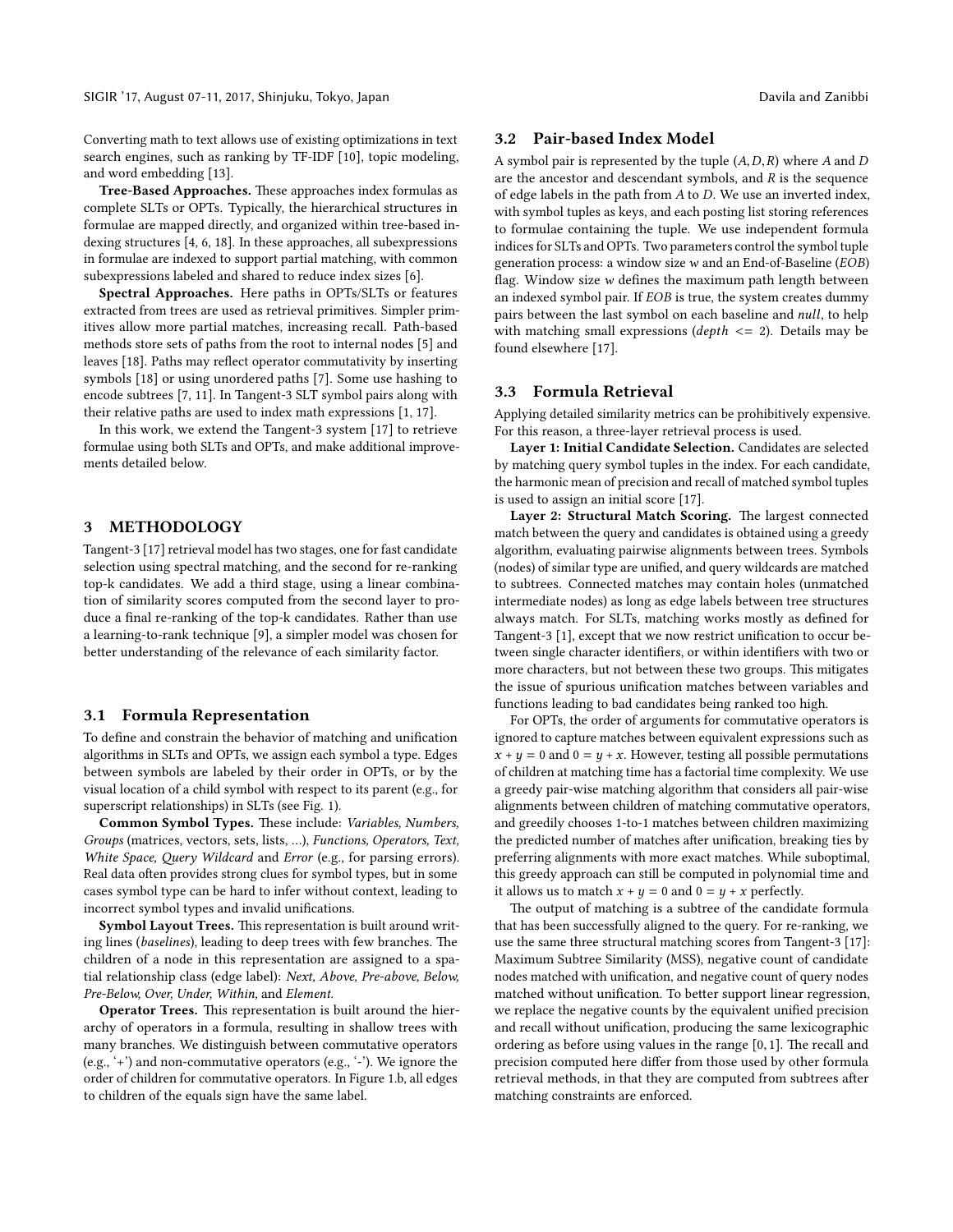<span id="page-2-0"></span>Table 1: NTCIR-12 optional MathIR Wikipedia Formula Browsing Task. Average Precision@K per topic

|                     | Relevant |        |        |        | Partially Relevant |        |        |        |
|---------------------|----------|--------|--------|--------|--------------------|--------|--------|--------|
| Method              | P@5      | P@10   | P@15   | P@20   | P@5                | P@10   | P@15   | P@20   |
| MCAT <sup>[7]</sup> | 0.4900   | 0.3900 | 0.3317 | 0.2825 | 0.9100             | 0.8400 | 0.8067 | 0.7687 |
| Tangent-3 [1]       |          |        |        |        |                    |        |        |        |
| Core                | 0.4150   | 0.3150 | 0.2650 | 0.2200 | 0.8100             | 0.7450 | 0.7117 | 0.6737 |
| Matching            | 0.4450   | 0.2925 | 0.2517 | 0.2200 | 0.8250             | 0.6825 | 0.6533 | 0.6100 |
| <b>SLT</b>          |          |        |        |        |                    |        |        |        |
| Core                | 0.4000   | 0.3025 | 0.2567 | 0.2125 | 0.7900             | 0.7275 | 0.6950 | 0.6562 |
| Matching            | 0.4550   | 0.3450 | 0.2817 | 0.2462 | 0.8350             | 0.7725 | 0.7400 | 0.6913 |
| Regression          | 0.3900   | 0.2900 | 0.2450 | 0.2000 | 0.6300             | 0.5525 | 0.5117 | 0.4675 |
| OPT                 |          |        |        |        |                    |        |        |        |
| Core                | 0.3650   | 0.2550 | 0.2050 | 0.1700 | 0.6250             | 0.4825 | 0.4200 | 0.3662 |
| Matching            | 0.3550   | 0.2475 | 0.2017 | 0.1787 | 0.5550             | 0.4400 | 0.3800 | 0.3425 |
| Regression          | 0.3150   | 0.2475 | 0.2000 | 0.1700 | 0.6250             | 0.4975 | 0.4317 | 0.3850 |
| Combined            | 0.4400   | 0.3150 | 0.2583 | 0.2162 | 0.7000             | 0.6075 | 0.5550 | 0.5112 |

<span id="page-2-1"></span>Table 2: NTCIR-12 optional MathIR Wikipedia Formula Browsing Task. Average Bpref per topic.

|                           | Core            |        | Matching        |        | Regression      |        |        |
|---------------------------|-----------------|--------|-----------------|--------|-----------------|--------|--------|
| Matches                   | SLT <sub></sub> | OPT    | SLT <sub></sub> | OPT    | SLT <sub></sub> | OPT    | Comb.  |
| Relevant                  | 0.4207          | 0.4227 | 0.4786          | 0.4760 | 0.5240          | 0.5127 | 0.5530 |
| <b>Partially Relevant</b> | 0.5126          | 0.4241 | 0.5351          | 0.4206 | 0.5569          | 0.5492 | 0.5620 |

Layer 3: Linear Regression. Using relevance judgments data from the NTCIR-12 Wikipedia Formula Retrieval task, we train a least squares linear regressor to combine the three scores from Layer-2 and produce a final rank score. While more complex functions could have been used in this step, we choose a simple method to avoid over-fitting the limited training data available, and to clearly observe which re-ranking scores best predict relevance.

Combined SLT/OPT Retrieval Approach. We combine results from SLTs and OPTs in a simple way. First, we perform symbol pair-based retrieval within a separate index for each representation. The top-k candidates obtained from each index are merged into a single list. Then, for each candidate we apply the detailed matching and scoring processes using both SLTs and OPTs representations, and we concatenate the similarity scores into a single vector. Finally, a linear regressor assigns a relevance score for the formula. In our experiments, we see that this simple combination obtains better rankings than using scores from just SLTs or OPTs.

## 4 EXPERIMENTS

To evaluate our approach, we use data from the NTCIR-12 MathIR competition [\[15\]](#page-3-18). Specifically, we use data from the optional MathIR Wikipedia Formula Browsing Task which has a corpus of 319,689 articles from English Wikipedia with more than half a million formulae. The task has 40 topics for isolated formula retrieval: 20 are concrete (without wildcards) and 20 include wildcards. Each wildcard query is a derived from a concrete query, with portions of the concrete query replaced by wildcards.

At NTCIR-12, the top-20 results for each topic from 8 submissions were evaluated for relevance. Each result was assessed by two human evaluators who scored them from 0 (irrelevant) to 2 (relevant). These scores were combined and each formula has a final relevance score between 0 and 4. A total of 2687 relevance assessments were produced by this method.

We evaluated the ranks produced by the model for each representation (SLT, OPT) at each retrieval stage (Core, Matching, Regression). The combined SLT/OPT approach (Section [3.3\)](#page-1-0) is also considered, for a total of seven conditions. At the first stage, we select the

<span id="page-2-2"></span>Table 3: Average nDCG@K of ranks per topic for judged NTCIR-12 Wikipedia Formulae.

|                 | All Topics |        |        | Concrete Only | Wildcard Only |        |
|-----------------|------------|--------|--------|---------------|---------------|--------|
| Condition       | @5         | @20    | @5     | @20           | @5            | @20    |
| SLT <sub></sub> |            |        |        |               |               |        |
| Core            | 0.7109     | 0.7002 | 0.7991 | 0.7727        | 0.6236        | 0.6277 |
| Matching        | 0.7534     | 0.7218 | 0.8033 | 0.7776        | 0.7036        | 0.6659 |
| Regression      | 0.7943     | 0.7723 | 0.8031 | 0.7958        | 0.7855        | 0.7488 |
| OPT             |            |        |        |               |               |        |
| Core            | 0.6978     | 0.7184 | 0.7889 | 0.7891        | 0.6066        | 0.6478 |
| Matching        | 0.7459     | 0.7446 | 0.7889 | 0.8018        | 0.7028        | 0.6874 |
| Regression      | 0.7519     | 0.7331 | 0.8008 | 0.7773        | 0.7031        | 0.6888 |
| Combined        | 0.8136     | 0.7908 | 0.8131 | 0.8088        | 0.8141        | 0.7728 |

top 1000 candidates for each query using  $w = All$  (all tuples) and  $EOB = True$ . Given the limited number of relevance assessments available, for conditions using Linear Regression we grouped each concrete query with its corresponding wildcard version, and created 20 data folds. We then used cross-validation, repeatedly using one fold to test and the remaining 19 folds to train a linear regressor, until all queries have been processed.

Table [1](#page-2-0) compares our three-stage ranking systems, and systems participating in the NTCIR-12 competition. We used the TREC eval tool to compute the values of Precision@K with K in {5,10,15,20}. Unlike the Tangent-3 submissions at NTCIR-12 [\[1\]](#page-3-3), we ensured that the lexicographic order used for ranking after structural matching (the Matching conditions) was preserved by the TREC eval tool, by computing the ranks produced by the fixed-order MSS and tie breaker scores, and then using the reciprocal rank  $(1/r)$  of each score vector as the final score. Formulae with identical score vectors are re-ranked by the TREC eval tool based on document id.

Mainly because of a large number of unrated formulas that are unfairly assumed to be irrelevant, Precision@K scores for the proposed conditions, specially the OPT-based, are lower than those for systems in the competition, with the exception of SLT Matching which are higher than Tangent-3 Matching. However, Tangent-S is simpler and faster than MCAT [\[1,](#page-3-3) [7\]](#page-3-15), the best performing system in the competition.

The binary preference (Bpref) metric ignores unrated matches, and quantifies the ability of the ranking method to keep judged relevant matches ranked higher than irrelevant ones. Table [2](#page-2-1) shows a comparison of Bpref values across different conditions of our own method. Unfortunately, Bpref values are not available for the original systems in the competition.

In terms of Bpref, we can see that in most cases the values increase at each layer of the retrieval model. For partially relevant results, with SLTs Bpref goes from 0.4207 in the initial set of candidates to 0.5240 after using linear regression, and from 0.4227 to 0.5127 for OPTs. When SLT and OPT scores are combined, Bpref increases to 0.5530. This confirms that each step of the pipeline improves the quality of the produced ranks, and that combining representations helps.

As the number of expressions judged per topic is relatively small, and given that our new conditions produce many unrated results in the top-20, we have used a different approach to further analyze the rankings produced. We re-ranked all judged formulas for each topic using each stage of our retrieval model, and we compared these ranks against the ideal rankings using nDCG@K with  $K = \{5, 20\}$ as shown in Table [3.](#page-2-2) Consistently, the Matching stage improves the